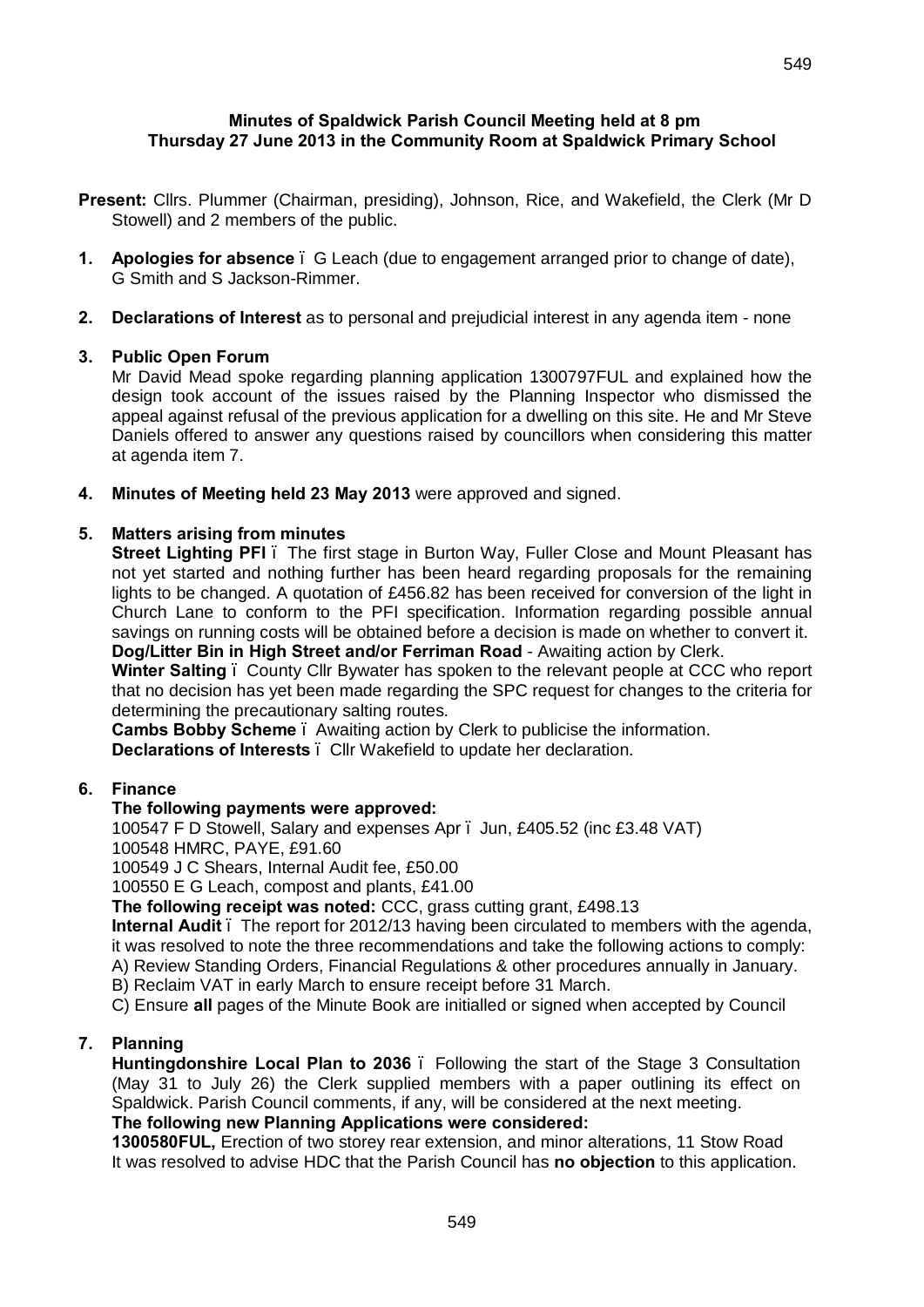**1300797FUL**, Erection of dwelling, Land to the rear of 33 Thrapston Road.

In considering this application Council took into account that the main issue raised by the Inspector in considering the appeal related to the previous application for a dwelling on this site was that the proposed dwelling, given its height, form and position, would partially obscure the important views of the Church from Thrapston Road. Note was also taken of the content of three letters of objection sent to HDC by neighbours.

Council noted that the proposal addresses the main issue in the following ways: It is for a single storey building with a ridge height 2.5 metres lower than the previous application; it has a smaller floor area which decreases in width as it gets nearer the Church and hence maximises the angle of view of the Church from Thrapston Road. It was also noted that the number of windows facing nos. 29 and 33 had been reduced thus virtually eliminating any overlooking of these properties. Although not finalised, as they would be subject to approval by the LPA prior to commencement of the development, the external materials envisaged by the applicant reflect those of other buildings in the village. In response to a query, Mr Daniels confirmed that he would erect a sign showing the street name as Chandlers.

Council considered that the proposal resolves the issues raised in connection with the previous application and is in other respects acceptable, and resolved to recommend **APPROVAL.**

**8. Bench at Belton's Hill** – The Clerk reported that he had been unable to ascertain the current ownership of the land adjoining the byway, but as the bench would not have any detrimental effect on the land he suggested that the bench should be installed without formal consent of the land owner. Following discussion, it was resolved to proceed with its installation and to place an order with Smallwork Services of Alconbury Weston to lay the concrete base and secure the bench to it at a cost of £330.00.

# **9. Inspection / Repair / Replacement of Assets**

- **War Memorial**  $\blacksquare$  It was resolved to accept the Clerk operatommendation to proceed in stages
- (a) Place order on IMI to clean the memorial at £1175, and carry out lime pointing at  $£60$ .
- (b) Review clarity of the letters after cleaning and determine those which need to be recut, and whether paint infill is required . it is not normal on this type of stone.
- (c) Place order with IMI to cut letters  $\therefore$  cost £75 for travel + £10.50 per letter (Preliminary estimate is 30). Consider including the following additional options: Paint infill of 270 letters at £0.80 each = £216. Micro crystalline hard wax covering at £100 (The Clerk to ascertain the anticipated life of the covering). Paint fence at £250.

**Ferriman Road Play Area -** The Inspection carried out by Cllr Rice on 25 June reported no problems with the equipment but drew attention to the rubber tiles around several of the equipments being loose and lifting, and that there are trip hazards on a couple of the areas. It was also mentioned that the Green paint on the monkey bars is coming off. It was agreed to ask Wicksteed to carry out the annual inspection as soon as possible to identify any other matters which need action, and to agree a repair plan as soon as possible thereafter.

**10. Milestone** – A letter dated 21 June from English Heritage was tabled. This stated that the Secretary of State for Culture, Media and Sport has decided to remove the milestone now located in Thrapston Road from the List of Buildings of Special Architectural or Historic Interest on the grounds that it would only be of historic interest had it been located on its original site. Louise Brown, Head of HDC Conservation, has advised that the most important factor is the ownership of the milestone i.e. whether it is owned by County Highways or the Parish Council. If the former and the structure is delisted then the County will not put any resources into its maintenance and they would be under no obligation to retain it in the highway. It could therefore be vulnerable to removal. She suggested that the Parish Council could claim ownership to protect it from removal at no significant cost.

Following discussion it was resolved not to request a review of the Secretary of State of decision, and to inform CCC that the Parish Council wishes to assume ownership.